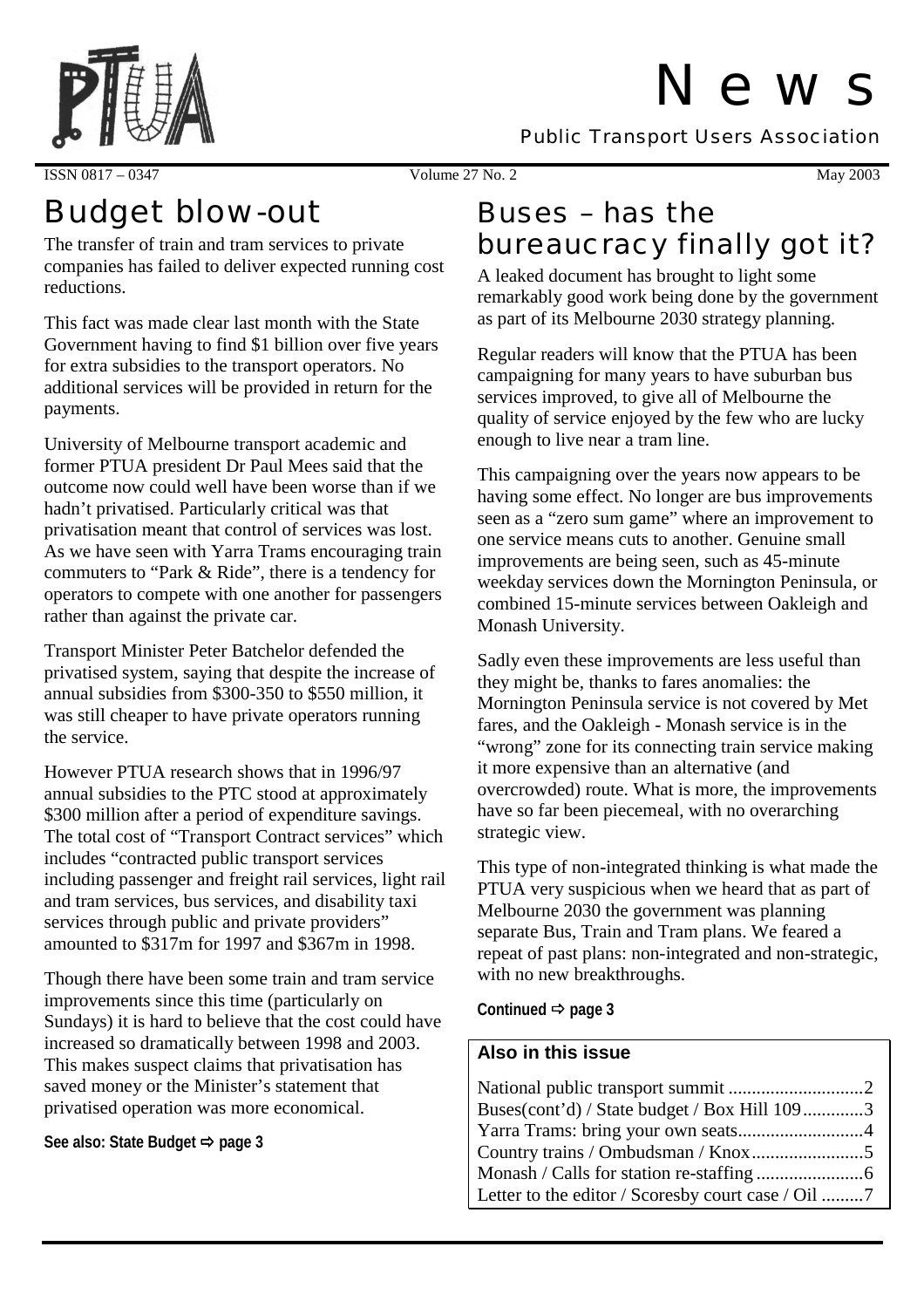### Keeping in touch…

#### PTUA office

247 Flinders Lane, Melbourne (Note! We have moved to the ground floor) Telephone (03) 9650 7898 e-mail: office@ptua.org.au

#### Membership Enquiries

Graeme Gibson: (03) 9650 7898

#### World Wide Web

Our home page is at www.ptua.org.au

The PTUA members' discussion list is at www.yahoogroups.com/group/ptua

Stay up to date with PTUA news via the PTUA Announcements mailing list www.yahoogroups.com/group/ptua-news

### National PT summit

At the invitation of the organisers, I represented the PTUA at the National Public Transport Summit in Canberra on 27th and 28th of March. The Summit was organised by the bus and rail industries and the National Transport Secretariat with participants drawn primarily from government and the industry.

Interestingly, I was the only user representative attending in that capacity although some other participants representing government and community bodies were also involved in user groups. This is perhaps a reflection on the PTUA's standing as the largest, highest-profile and most respected organisation of its type in Australia.

I found the summit very informative and enjoyable and the opportunity to exchange views and ideas with interstate colleagues was very valuable. Of particular interest was a presentation given by Dr Michael Roschlau, President of the Canadian Urban Transit Association (CUTA). CUTA is the national industry association in Canada and campaigns actively for sustainable transport policies.

Australia now stands alone amongst western countries in not having a national policy on public transport - perhaps the absence of a cohesive public transport lobby at a national level is a contributing factor to this. Interestingly, Canadian public

#### Committee

Les Chandra – President Anna Morton - Vice President Vaughan Williams – Secretary Daniel Borowski – Treasurer Anthony Morton – Policy Director Daniel Bowen – Newsletter Editor Tim Petersen – Convenor, Geelong branch Matt Cook Peter Cook John Cox Martin Koval Jeremy Lunn Tim Mattingsbrooke David Robertson

#### Committee Meetings

Third Thursday of each month. Members are welcome to attend. Please call the office for details

transport is the most efficient in the world, enjoying a higher level of cost recovery than most European countries and investing less public money in public transport than even Australia. Despite this, Canadian systems do manage to carry a substantial choice market and Toronto, Montreal, Ottawa and Vancouver continue to outperform their Australian counterparts (Sydney, Melbourne, Canberra and Brisbane) by substantial margins.

One message I took away from Dr Roschlau's presentation is that, while more investment from all levels of government is important, our public transport industry and bureaucracies must work harder at "doing more with less". (The fact that urban freeway building stopped two decades ago in most Canadian cities is also significant).

One outcome from the summit is an agreement between the leading bus and rail industry associations to co-operate in forming a CUTA-like organisation here in Australia. I hope that the PTUA will be able to provide input and play a key role in the formation of such an organisation.

I was pleased by the high level of consensus amongst summit participants on the need, and the strong community support, for an effective public transport system as an alternative to the motor car and the need for the Federal government to provide leadership and funding to achieve this for all Australians.

*- Vaughan Williams*

#### Copy deadline for the next PTUA news is 1st July 2003

Newsletter contributors: Daniel Bowen, Vaughan Williams, Tony Morton, Matt Cook, Peter Parker, Les Chandra, and Peter Cook. Printed on recycled paper by Flash Print, Collingwood.

Our thanks to Max Nicholson and the rest of the dedicated mail out team.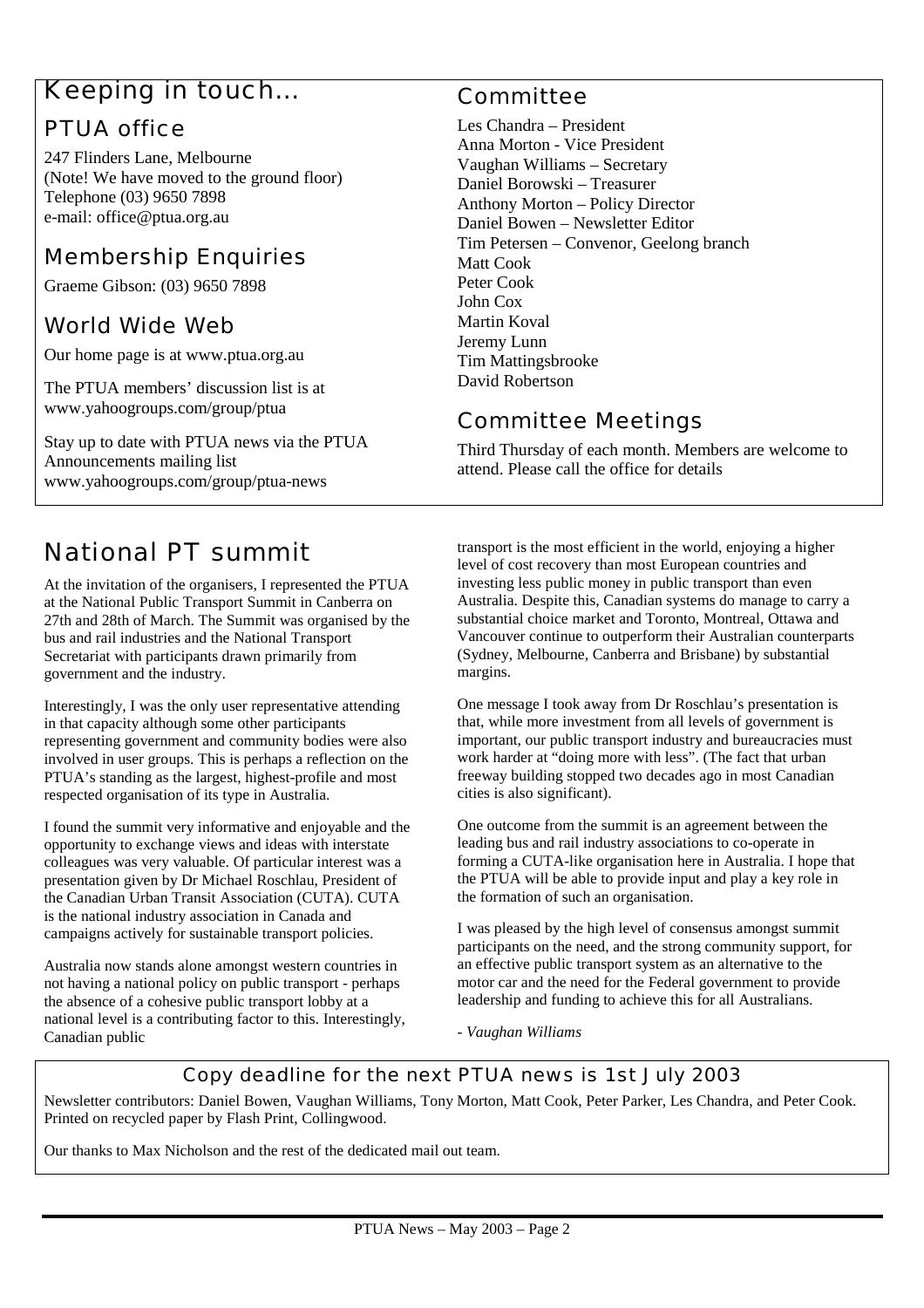### Buses

#### **(continued from page 1)**

Well it seems we were wrong. The PTUA has been given a preview of the Bus Plan component of the Melbourne 2030 transport strategy and it is very good. In fact, we would say it is the best transport strategy that we have seen from any government for many years. We agreed not to discuss the details of the plan until it was released, but the bus industry has made public many of the details.

Some of the key features of bus plan as reported by *Australasian Bus and Coach* include:

- Premium services operating with basic 15 minute headway running 5 am until midnight, with genuine traffic priority and real-time passenger information systems
- Local services operating at least 6 am until 10 pm, with "improved frequencies"
- Four new orbital bus routes
- "Small but significant" improvements such as running routes right into railway stations



Sunday bus services extended to the entire metropolitan area.

The economic benefit of bus plan was estimated at \$3.7 billion over 20 years and passenger growth forecasted at up to 308%.

The PTUA heartily endorses the main themes of Bus Plan. A *network* of *frequent* bus service *connecting* with each other and the train and tram systems is the only way that public transport in Melbourne can be made competitive with the car.

There are a few minor details with Bus Plan that we might not entirely agree with at this stage, but we are sure these can be worked through to ensure a

positive outcome. The PTUA looks forward to participating in this process.

With the government now battening down the hatches over cost blowouts in its planned re-privatisation, the challenge now for public transport is to make sure that this excellent document is not allowed to gather dust in the bottom drawer. We trust it will not.

*Australasian Bus and Coach* **have a web site at www.busnews.com.au. The maps above are reproduced from their magazine.**

#### State budget **More roads – scraps for PT**

The 2003-4 State Budget was handed down on 6th May and, sadly but not surprisingly, contains little for public transport.

We can be thankful that rumoured 25% fare increases were not included, but that is about all. Once again, massive amounts are promised to road construction with small amount for public transport. The funding for the Pakenham Bypass alone consumes more public money than all the public transport initiatives put together.

There are some very small positive initiatives, including upgrades to route 700, introduction of some weekend bus services in a handful of outer suburbs, and some small improvements to rail freight, but fundamentally this is a

freeway budget with little serious movement on public transport.

### Gap filled by 109 extension

The tram 109 extension to Box Hill finally opened in early May. This extension fills one of many "missing links" in the tram system all over Melbourne, and is something the PTUA has been campaigning for since the early 1990s, so we are very pleased to see its completion.

The "kerb access" stops are an interesting initiative, and clearly much safer for passengers than earlier designs for accessible stops. Should they prove successful, they should be considered in due course for introduction elsewhere in Melbourne.

We do have some concerns about the sub-optimal tram to train/bus interchange facilities that have been provided. This could be improved, with plenty of space in the mall itself to allow trams to terminate next to the station complex, rather than down the mall and across three lanes of traffic.

And we believe that the cost of the extension was unnecessarily high and should be disregarded for the purpose of benchmarking against other projects, largely because of the DoI's insistence that Whitehorse Road be widened, and the late design and implementation of the kerb access stops.

None of these criticisms detract from how pleased we are that this tram extension has finally been built, and we look forward to many more.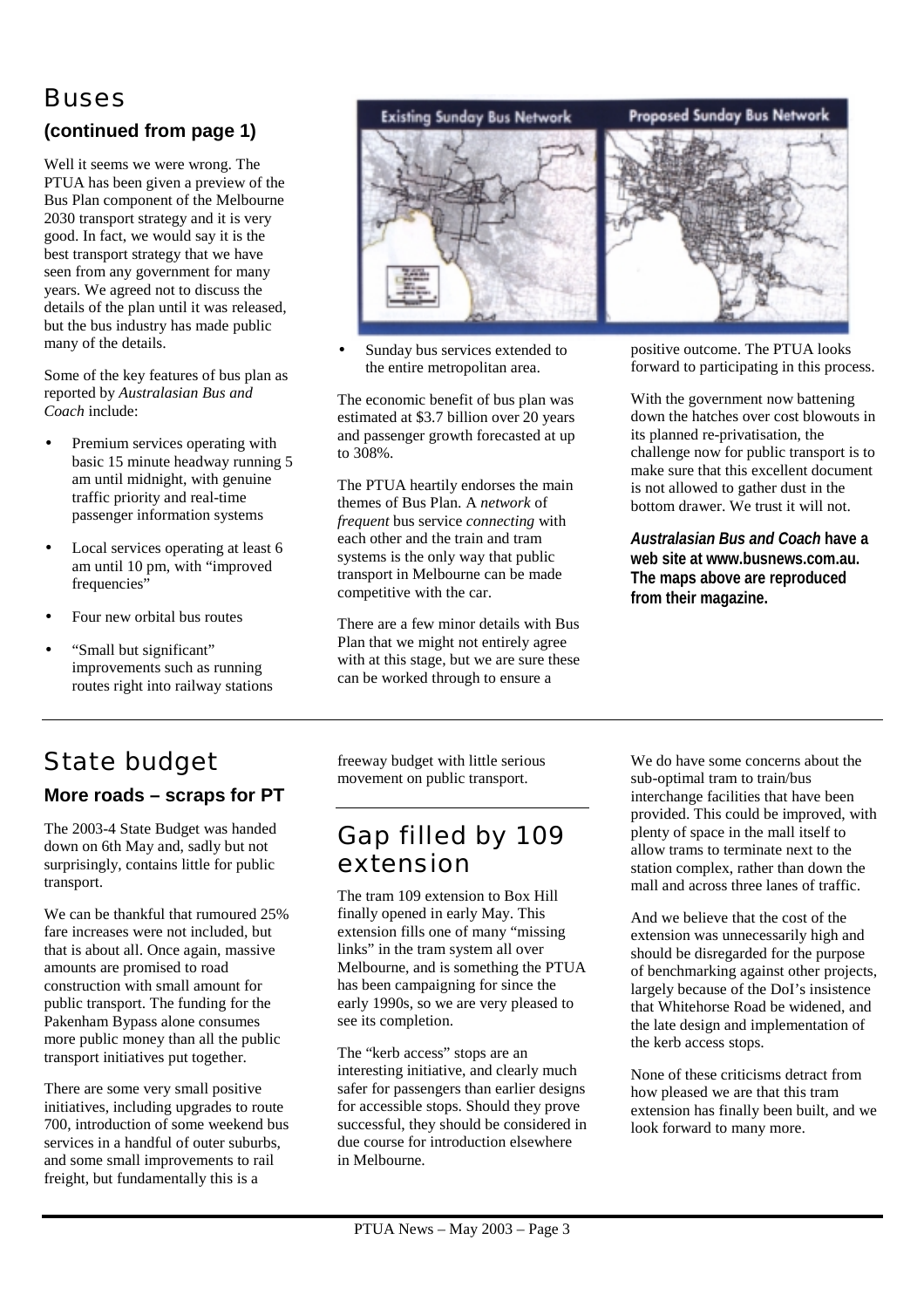## Yarra trams: BYO seats?

Yarra Trams has a slight problem at the moment, in that their trams have become too popular.

Crowding on Route 96 in particular, and on other routes to an extent, has been getting worse, both in peak and off peak.

During off peak, the option exists to schedule more trams (not that they appear to be doing this), but in peak, it requires some effort to find a few more trams to spread the load around and ease the sardine effect, without forcing a greater proportion of tram passengers to stand than at present.

Unfortunately, this has not happened.

In March, Yarra Trams began a trial of removing approximately a third of the seats in a B class tram, reducing the capacity of that B class to something resembling that of a Citadis tram of about the same length.

In theory, would provide space for about a dozen more passengers, though this is certainly not the case just now. Yarra also wants to "trial" this scheme in 10 more trams, though it is a fairly safe assumption that if the seats are removed, they will not be around when it comes time to put them back if the trial is not accepted by passengers.

Due to the use of Citadis style "bum racks" where real seats used to be, it is debatable whether capacity has increased at all, since the most comfortable way to use these seats is to have your feet out, taking up the space of two standing passengers.

Even if it did increase capacity, it creates a situation that any tram passenger should take offence at. Efforts have been made to make passengers less comfortable when efforts could have instead been made to find and run more trams. If this is Yarra Trams' and the DoI's first response to dramatically increased peak patronage, perhaps we are lucky that the same hasn't yet happened to that extent on elsewhere on the system.

The PTUA would not automatically oppose changes to seating configuration to provide more space for passengers with prams or shopping jeeps, however

the number of seats being removed is totally unacceptable. We simply don't believe that Yarra Trams has made an effort to find more trams, though it is not too hard to say that without looking for them, they don't have them, and that's the case just now. Some options that they could consider are:

• Splitting Route 112 into 11 and 12, and running Route 12 with W class trams again (after unnecessary speed limitations are removed). This would free up about a dozen trams from the St Kilda section of the 112.



Should Yarra Trams passengers bring their own seats?

- A realignment of maintenance rosters to eliminate the practice of scheduling routine maintenance during peak hour, both at M>Tram and Yarra, could free up a few more trams. These could be redeployed on their own networks or leased between the two companies as required
- Implementing proper tram priority (see "It's Time To Move" page 19 for details) to cut tram travel times and therefore free up a few trams per route that can be redeployed where they are required

M>Tram have claimed that their routes are more-or-less at capacity now, however the PTUA has observed several trams out of service for routine maintenance during peak hour at a single depot (Essendon). M>Tram did

concede that this is not necessarily best practice.

#### **Tram priority**

Tram priority has clear benefits – to tram users who get a faster ride, and to operators who require less trams and drivers to provide services – or the same number of trams to provide a more frequent service.

Rough calculations indicate that the total cost for implementing total tram priority on a route such as the 96 might be, at the most, about the cost of buying a single tram. This kind of work would clearly pay for itself.

One year ago, Hubert Guyot, CEO of Yarra Trams, publicly suggested something similar. "We have to give absolute priority to trams with 100 to 200 people. This is what exists everywhere in the world, but there's no priority here in Melbourne". The key component of his proposal that the PTUA still objects to is the concept of moving tram stops to mid-block locations. These are inconvenient for passengers, more of whom walk to tram stops from locations on intersecting roads than from the road the service runs along, and more passengers would have to walk further to access the tram if the stops were moved as he suggested.

However, we have no argument at all with working towards tram priority.

"We have to redesign the share of the road between the tram and the car," said Mr Guyot. "At the moment one tram is considered as one vehicle and one car is considered as one vehicle. I'm sorry, but one tram is up to 200 people and one car is up to four people -- but it is usually less than two".

Well said Hubert. With your trams more crowded and slower than ever, now is the time for Yarra, M>Tram and VicRoads to work together to fix it.

**To find out more about tram priority, see the PTUA's publication "It's Time To Move", page 19. Copies are available through the Office.**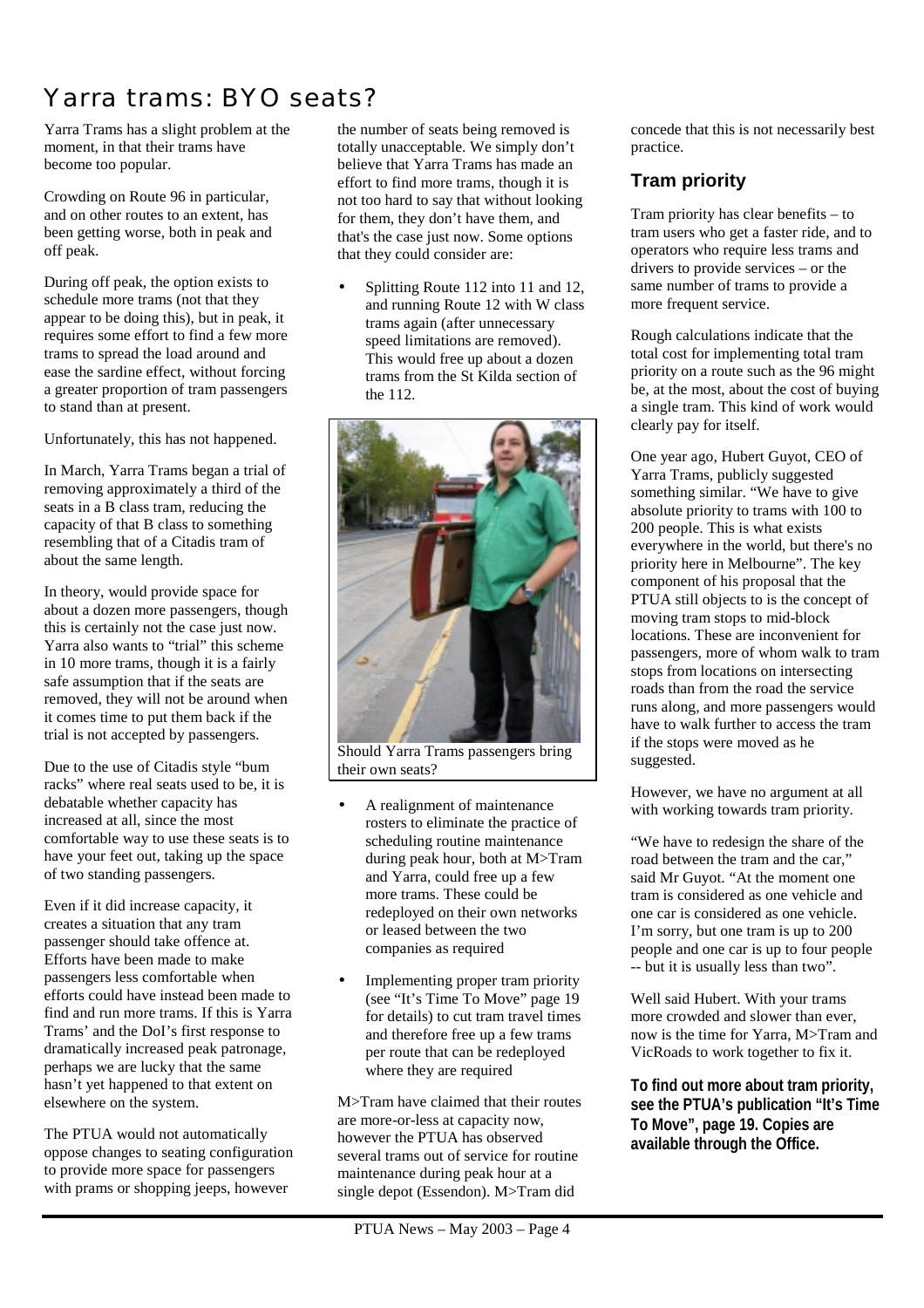### Country trains return...

#### **to Ararat...**

Passenger trains are due to return to Ararat in late July. It is almost certain that there will be two return services each day between Ararat and Melbourne. What's less certain is the arrival and departure times of these trains. Terry Mulder, shadow transport minister, has suggested the present proposal doesn't suit businesspeople, students going to Ballarat, or tourists.

Mr Mulder also thinks the proposed services should run at different time to cater to these groups of people. The Wimmera-Mallee Rail Service Association believes this is a bad idea. Association secretary Phillip Jones said recently, "…the majority of the passengers using the trains to and from Ararat will travel by coach to and from west of Ararat", and that the present proposals take all the users into account.

The PTUA believes that both are right and wrong. It is simply the fact that *one* morning train can't serve both markets. This makes it clear that at several trains

are needed: an early one to enable Ararat area people to commute to Ballarat and make day trips to Melbourne, and a later one to connect with buses from the Wimmera. Surely this is not too much to ask for?

#### **...and East Gippsland**

Bairnsdale and Stratford are to see passenger trains once more, beginning mid-way though the year. Two return services will run each day, including the area's first Sunday morning trains to Melbourne.

### Ombudsman Prepares to Open

The Working Group advising on the establishment of the Public Transport Industry Ombudsman has now wound up and presented its final report to Transport Minister Peter Batchelor. The Group, made up of industry and consumer representatives, reached a consensus on most issues of importance. It is anticipated that the Ombudsman will open for business later in the year.

The PTUA is optimistic that the Ombudsman will provide an independant avenue for complaints resolution, particularly on the actions of aggressive ticket inspectors. We hope

that the Ombudsman will also provide an important voice for public transport users in reporting on systematic problems.

Of course, the Ombudsman is one of many reforms that will be necessary to produce an effective, efficient and passenger-friendly system of fare collection. The Government should now shelve any plans for expensive new ticketing hardware and proceed with re-staffing of the system (necessary as an urgent safety priority in any event). The Government must also enforce the operator's contractual obligations with regard to their own

complaint handling. The PTUA is aware of many complaints that are still not responded to or even acknowledged promptly or at all.

We would like to record our thanks to our colleagues in the consumer movement and the public transport industry for their goodwill and constructive participation in the process, and also to the Energy and Water Ombudsman Fiona McLeod and her staff for their capable and professional auspicing of the Working Group.

### Knox: win for PT campaigners

Prominent campaigners for better public transport and opponents of the Mitcham-Frankston Freeway have been swept to power in the City of Knox elections held in March.

The three new councillors are Mick Van de Vreede, Ben Smith and Adam Gill. PTUA members will recognise Mick as the President of the Knox Environment Society and a longstanding ally on our Outer East campaign. KES member Ben Smith did a lot of work in the Aston By-election campaign in 2001, working in the community to get public transport on the agenda. Adam Gill is from the

Australian Democrats and has strong anti-freeway, pro-PT credentials.

Of the existing councillors, independents Karin Orpen, Jenny Moore and Gary Scates have been reelected. All three have expressed pro-PT opinions in the past, so overall, public transport supporters have a strong voice on the nine-member Knox Council.

Despite the Labor ascendancy at State level, not one candidate who identified as an ALP member was successful in this local election.

The City of Knox is a keystone in political support for the Mitcham-

Frankston (nee Scoresby) Freeway. Most of the crucial northern half of the Scoresby Freeway reservation runs through this municipality. Key public transport issues affecting Knox are the Rowville rail line (PTUA project 1 in "It's Time To Move"), the proposed tram extension to Knox City, safety and staffing on the Belgrave train line, and improving what are currently the poorest bus services relative to population in Melbourne.

We will all be watching the new Knox Council with interest.

**See also: Scoresby court case page 7**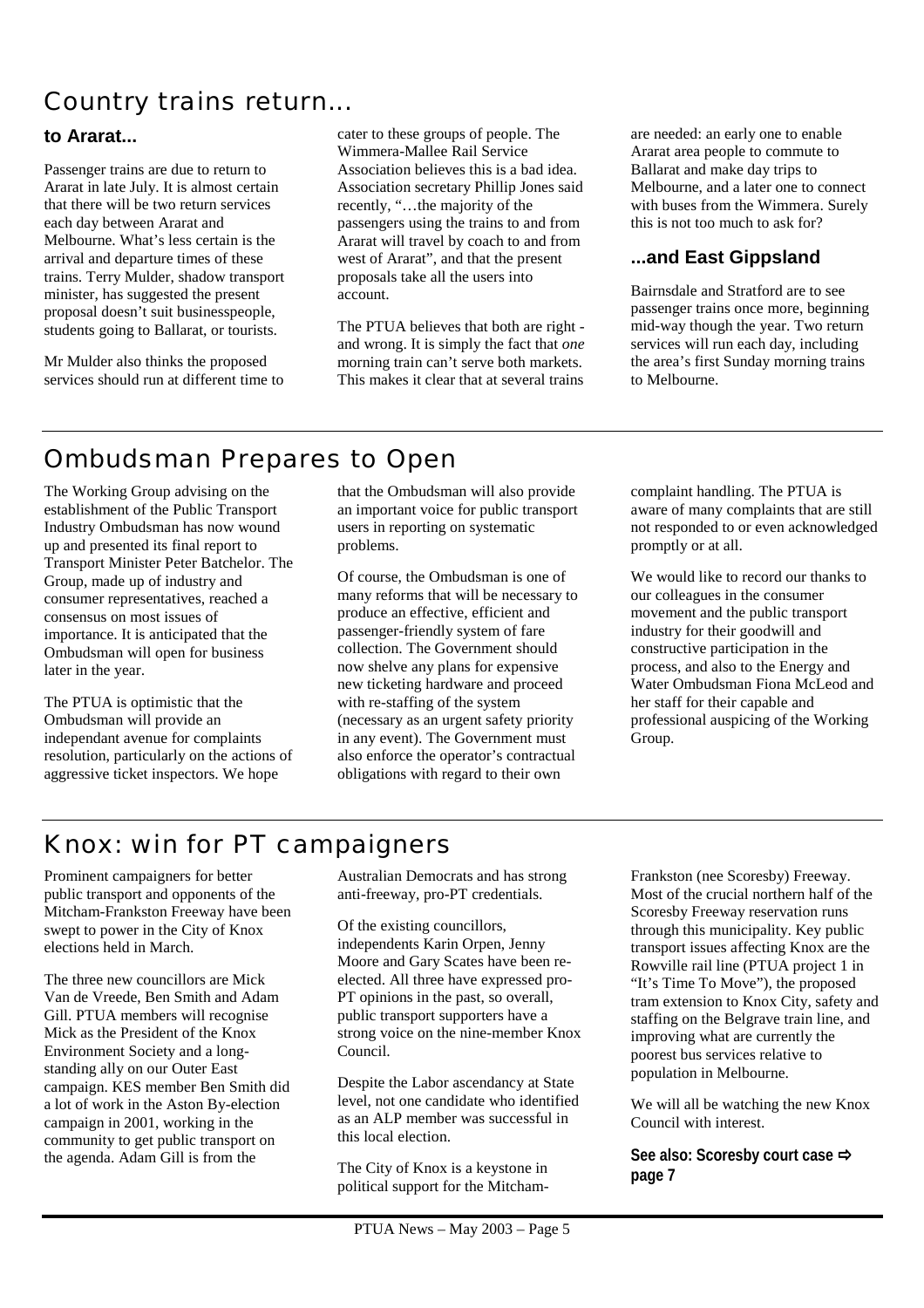## Govt to Monash people: Get a car

Government planners who are hostile to improving public transport services have always sought to hide behind the fig leaf of "demand-led" public transport. In effect they say: when people turn out in droves to use our lousy services, we'll improve them, but not before.

Sustainable transport advocates insist that public transport planning has to be "supply-led": that people will use public transport in large numbers only when there is an adequate supply of services.

Those few of us who work at Monash University and get there by public transport know how little is really meant by the appeal to demand-led planning.

Monday 3 March marked the start of the academic year, the day when buses to Monash go from being moderately unpopular to being overwhelmed. For example: every year around this time, without fail, all the route 630 buses from Huntingdale start to run at least 10 minutes late. Any bus that arrives at Huntingdale between 8am and 10am will find twice as many people waiting to board as will fit on the bus.

This is despite the modest extra services that are put on this route during term time.

Yet every year, it is equally certain that within a few weeks the chaos will have abated. Somehow things settle into an awkward steady state where there are just enough passengers to fill the buses but no more. The rest have got the message from our public transport planners and bought cars instead.

This state of affairs is agreeable to the Department of Infrastructure. Bureaucrats can point to the fact that, for all but a few weeks each year, the existing bus services are adequate to meet passenger demand. Thus in recent years there have been numerous proposals to improve the service to Monash, with more buses or even a long-awaited train line, but all have been actively opposed.

The Monash experience shows that, despite the demand-led rhetoric, our government is actually engaged in supply-led planning - but not of the sort that sustainability advocates call for. The effect of DoI policies is to restrict supply in order to keep demand for public transport low.

This is particularly evident in the case of suburban bus services, but it's true of all Melbourne public transport to some degree. Judged by its actions, the bureaucracy simply doesn't want people to use public transport. Those service improvements that have come about were imposed on the bureaucracy by political fiat: a welcome intervention, but not a sound basis for long-term planning.

So the next time someone tells you they can't improve the frequency of your local bus service because "there's no demand", remind them of what happens every year on the 630 bus to Monash and if they're from the DoI, ask them when they plan to extend train services from Huntingdale to Monash and Rowville (at a cost equal to about three kilometres of freeway).

The Bracks Government simply cannot be serious about getting 20% of trips onto public transport by 2020 if its bureaucrats continue to work against it.

*- Tony Morton*

## Support grows for station re-staffing

The Municipal Association of Victoria has joined calls to return staff to railway stations and improve safety on public transport.

Association president Brad Matheson said that restaffing stations would boost peoples' confidence in the public transport system. He said it would also help the Government deliver its longterm transport goals which include increasing passenger numbers and creating activity centres around transport hubs.

A spokesman for Transport Minister Peter Batchelor said that he would talk to the Association about its ideas, but said that there were no short-term plans to reintroduce staff.

However the Association, which represents local councils, said that it expected to campaign on the issue. This could be in concert with the Rail Tram



and Bus Union, which had begun its own lobbying. Cr Matheson said that security cameras were no solution, saying that "I've had people ringing this week telling me you don't feel any solace on a cold, remote, dark platform with a security camera there".

The PTUA has long supported increased staffing at stations. Apart from the passenger safety benefits, staffing has been shown to reduce fare evasion and gives the public transport system a "human presence".

The government's only announcements so far have been Crime Stoppers noticeboards (which might actually decrease perceptions of safety) and extra closed circuit TV cameras at some stations.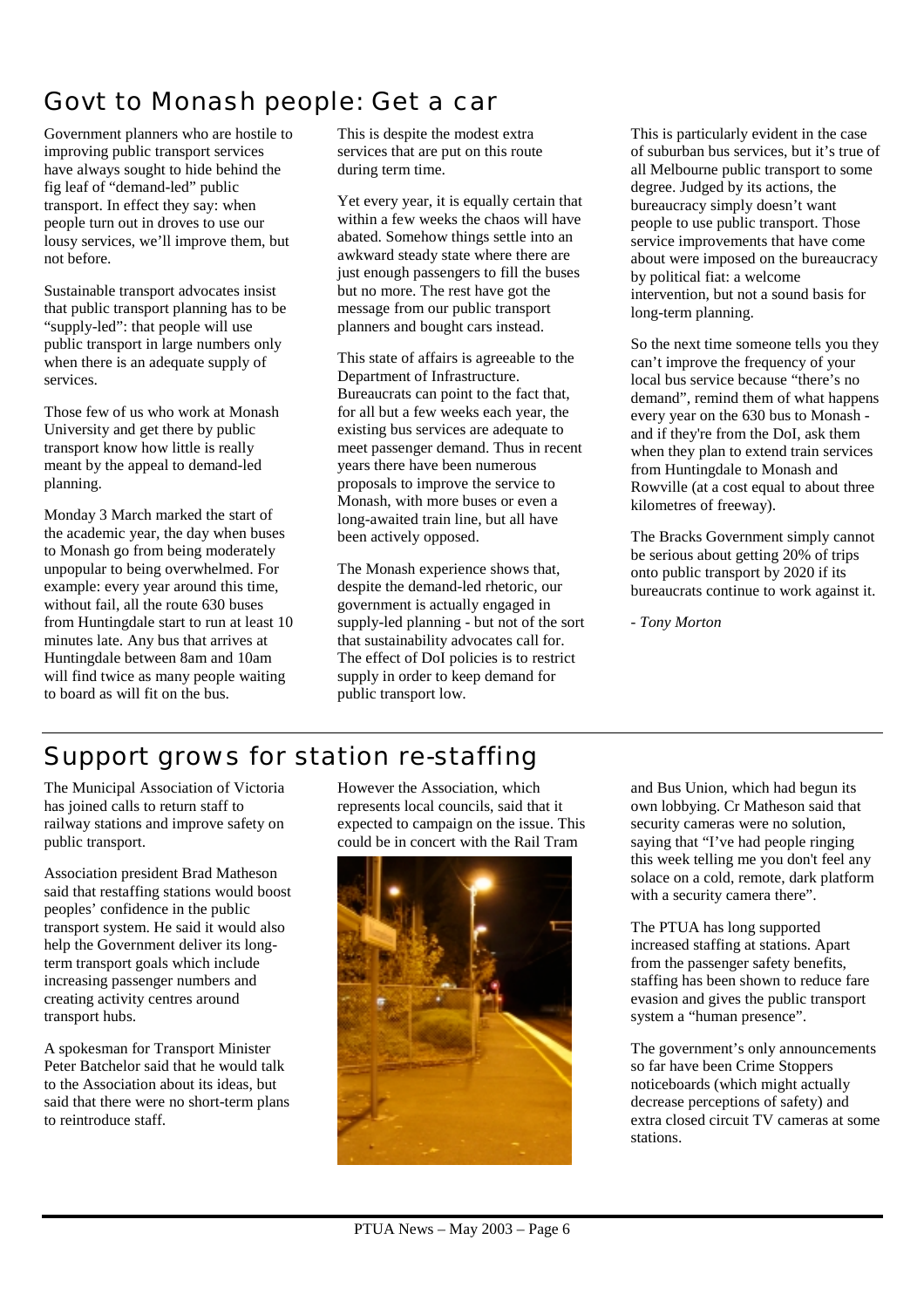## Letter to the editor

*Letters may be e-mailed to newsletter@ptua.org.au – no attachments please – or sent to the office – see address on page 2.* 

I would like to comment on your article "Runaway Train" March edition.

This accident should not have happened - there was sufficient time for a loudspeaker announcement to have been made to the passengers. I was one of the passengers on the V/Line train in  $2<sup>nd</sup>$  carriage from the front and sustained a fracture to one kneecap and injury to my other leg. I have now been out of action for 3 months and am looking at 6-12 months before my condition stabilises. We did not get any warning and we know the loudspeakers were working on the night as we had been given periodic indications of how soon the train would be leaving. It is my understanding that the driver only just managed to jump clear seconds before the collision.

However my main reason for writing as a member of the association is that the current situation where anyone is involved in a transport accident is that that they have to pay the first \$488 of any medical expenses incurred.

The only exception to this is where they have been admitted as an inpatient to a hospital ward. Being in an emergency treatment unit of a

hospital for a number of hours does not qualify.

I feel very strongly that the association should be pushing for an amendment to the transport accident act as most commuters would be unaware of this and being a pensioner or on a journey to or from your workplace would not exempt the regular commuter from this expense.

Perhaps you could do an article on this and investigate what insurance if any the regular commuter can take out to cover it.

- Valerie Currie

*The PTUA is examining the issue, and we wish Valerie a speedy recovery.*

### State govt misled Feds on freeway plans, says Court

On 8 April the Federal Court handed down its findings in a case brought by former PTUA President Dr Paul Mees against the State government. The court found that the Victorian government and VicRoads misled the Federal Environment Minister, David Kemp, over plans for the Scoresby Freeway (now the Mitcham-Frankston Freeway).

The State government applied in March 2002 for Federal environmental approval for the freeway, as they are required to do by law. Dr Mees argued that the application was misleading, because it failed to disclose that building the Scoresby Freeway would inevitably lead to construction of the final Ring Road link through Bulleen and Heidelberg.

Justice Gray ruled that this was in fact the case – his honour said that "the proposal for the northern section of the Scoresby Freeway was misleading in one respect. It failed to inform the Environment Minister of the strong chance that a freeway link would be built at some time in the future between the Eastern Freeway at Bulleen and the Metropolitan Ring Road at Greensborough, as a consequence of the building of the northern section of the Scoresby Freeway."

Justice Gray said he was not able to find that the Bracks government currently has an actual plan to build such a link, because a witness from VicRoads had denied this. He did find that as recently as October 2000 Mr. Batchelor's Chief of Staff, Lachlan MacDonald said to PTUA Vice-President Anna Morton "words to the effect that the link between the Eastern Freeway and the Western Ring Road at Greensborough would be a freeway link through Bulleen", and that this was also Transport Minister Peter Batchelor's view.

This result effectively invalidates the Federal environmental approval granted for the Scoresby Freeway. The Federal Environment Minister, Dr. Kemp, now has the power to revoke his earlier approval, and hold an independent inquiry into the whole issue. He should do so.

The State government also needs to commission a genuinely independent judicial inquiry into the real, longterm agenda for freeways in Melbourne, and why this agenda has not been disclosed to the community. Regardless of what Mr Batchelor and local MPs have said in the past, it is now firmly established that a freeway through Bulleen and Heidelberg would be, in Justice Gray's words, a consequence of the Scoresby Freeway.

PTUA News – May 2003 – Page 7

**Stop press:** On 9<sup>th</sup> of May Dr Kemp announced the environmental approval of the southern section of the Scoresby Freeway.

#### Time to review oil dependence

With ongoing instability in the Middle East, and the continued possibility of terrorist activity, it is prudent for Australians to consider all aspects of our national security. An important but often overlooked area is resource security. Apart from water, perhaps no resource is more important to us than oil. Uncertainty over the continued supply of cheap oil and our declining self-sufficiency in the commodity provide even more reasons why we should be reducing our dependence on oil.

With private cars being the fastest growing consumers of oil (and accounting for 56.3% of transport emissions), urban transport is the logical place to start. This of course means a shift away from the car to public transport, cycling and walking. The PTUA has long supported such a move, and advocates policies that will make public transport so attractive that it will become a worthwhile alternative to the car for many journeys.